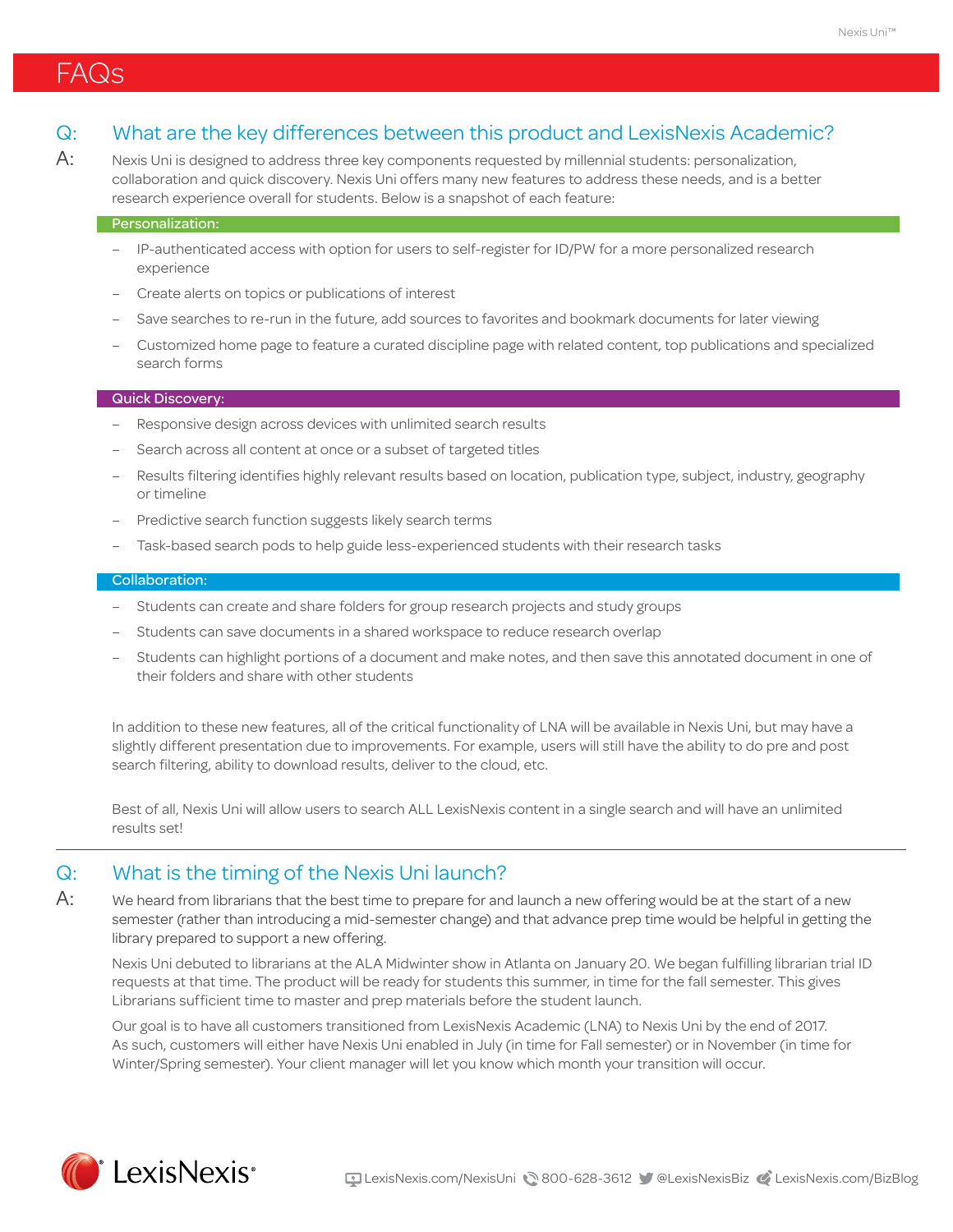## FAQs

### Q: Can I continue to offer LNA in my library instead of or in addition to Nexis Uni?

A: Nexis Uni will offer a superior research experience for students; therefore schools will be directed to make a full transition from LNA to Nexis Uni when the product is enabled for their school. LNA will be retired approximately 30 days after Nexis Uni is enabled, giving you time to complete any transition items such as updating of links and source guides.

### Q: Is what you're releasing in January any different from the product students will use starting in the fall semester?

A: Nexis Uni will continue to evolve through small, incremental releases. To help you as a Librarian prepare for the launch to your students, we are giving you early access to the product—which is functional but still has some design, content and enhancements that will be worked on from January through this summer. During this early access period, you will see incremental changes to the product. These product releases will serve two functions: one, to address any bugs encountered in the product and two, update the product with new features, capabilities and enhancements. This process, what we call "agile development," allows us to respond more quickly to changes requested by our customers and advancements in the market at large. We will clearly communicate upcoming changes through our "In the Know" customer e-newsletter and via outreach from your client manager. We will also be soliciting regular feedback from our customers during this time, so please share your experiences and input with us.

### Q: Should we expect any changes to the product after the summer 2017 release to students?

A: Like many of our other solutions, Nexis Uni will continue to evolve through small, incremental releases, which will update the product with new features, capabilities and enhancements. This "agile development" process allows us to respond more quickly to changes requested by our customers and stay competitive amidst market shifts. We will clearly communicate upcoming changes through our "In the Know" customer e-newsletter and through outreach from your LexisNexis Account Manager.

#### Q: Will the new product have a new site URL?

A: Yes. The new site URL is [www.nexisuni.com](http://www.nexisuni.com). Once Nexis Uni is enabled for your school, you will need to update the link and description from LNA to Nexis Uni on your library web site and resources.

#### Q: What other training / support are you offering?

A: Every month, we'll offer Nexis Uni training sessions led by our solutions consultants. Look for our training session schedule in our "In the Know" e-newsletter or go to http://bit.ly/NexisUni101. We also have a Nexis Uni Support site with tip sheets and tutorials—http://www.lexisnexis.com/nexisunisupport.

### Q: How will you help us promote this to students?

A: We will provide Nexis Uni information for your digital monitor and library home page displays, as well as sample language for your library's social media accounts. We will also have tutorial videos—designed primarily for students available on our website.

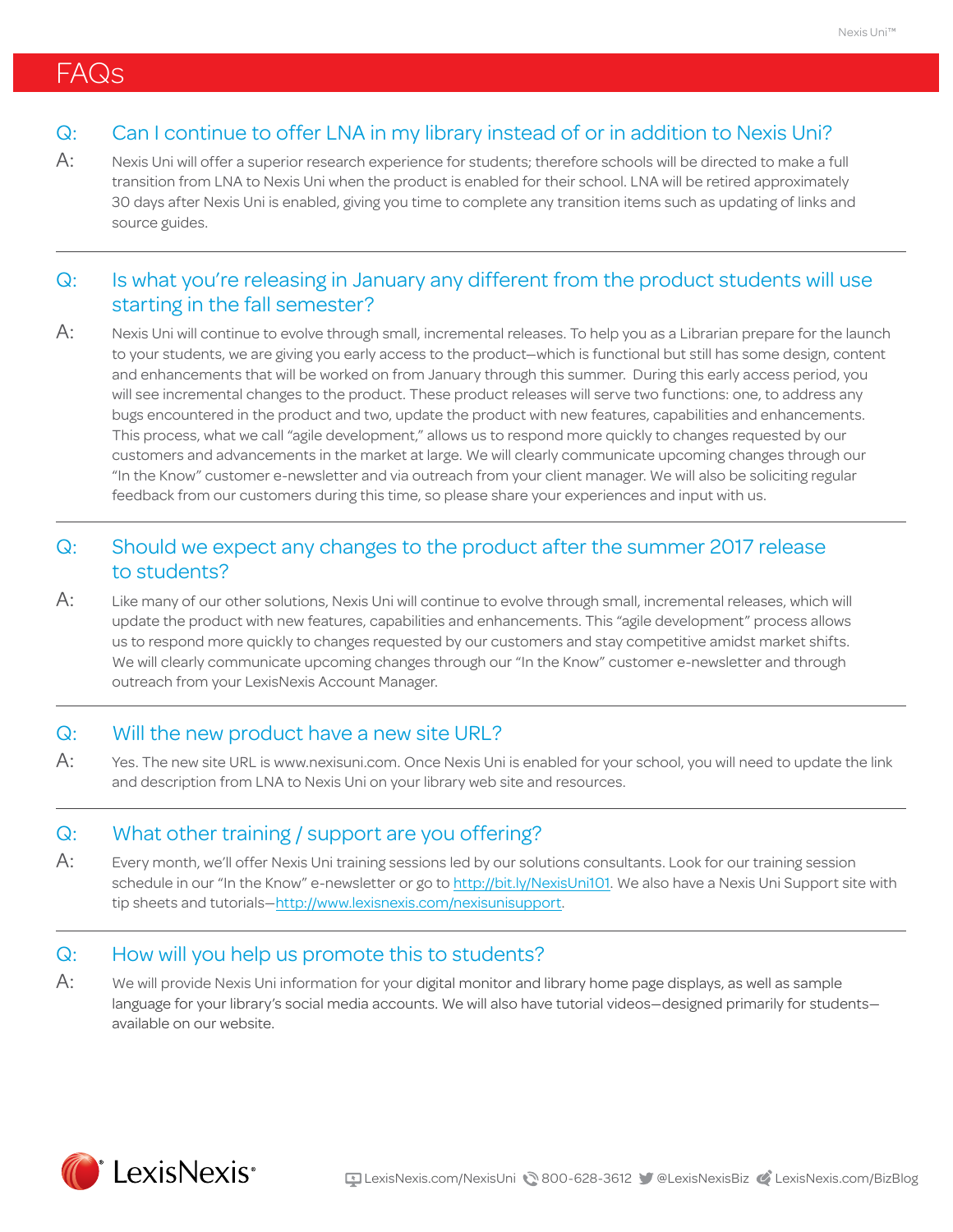# FAQs

#### Q: Do students have to create an ID/password to access the product?

A: No. Like LexisNexis Academic, Nexis Uni is IP authenticated. ID creation is optional, but is recommended for the best research experience. Students are highly encouraged to create an ID and password to benefit from several personalization features, such as alerts, saved searches, folders, history, annotations and more.

#### Q: How will the new product integrate with our discovery service partners?

A: LexisNexis will work directly with discovery service providers that subscribe to our database to make the necessary changes.

## Q: How will this affect library guides and other links to documents or searches within LexisNexis Academic?

A: Links to searches and new documents will be different - as Nexis Uni is a new product. One of the preparation items for libraries is to update all links within guides and on the library web site.

#### Q: Why do I need an ID to Nexis and Nexis Uni?

 $\mathsf{A}\mathpunct{:}$  Nexis Uni is uniquely designed to meet the needs of students, who have differing research needs than academic librarians. Therefore, we've given our librarian customers the option of using Nexis, as we think it is better suited for their advanced research needs. Nexis offers the same news, business and legal information as LexisNexis Academic but with functionality enhancements—such as analytics and an advanced search form—that are an added value for you as a Librarian. However, it is up to you which product you prefer to use.

### Q: This solution was designed for millennial students. How will you adapt for younger generations as they enter their college years?

A: The unique development process behind Nexis Uni offers a sneak peak at the future of our solutions portfolio. Rather than expecting our end users (i.e. college students) to use a platform designed for our buyers (i.e. librarians), we sought input directly from undergraduate and graduate students on what makes for an ideal research experience. As our customers' needs evolve, so too will our solution. We will continue to pursue feedback from our buyers and our users—through our in-platform feedback form—and use their input to guide future product releases. Part of our development process includes a student advisory board which provides input on challenges, design and preferences. If you have a student you think may be interested in joining our board, please let us know.

#### Q: Is there a price or contract change?

 $\mathsf{A}\text{:}$  Your subscription price and contract are not affected by the product transition from LNA to Nexis Uni.